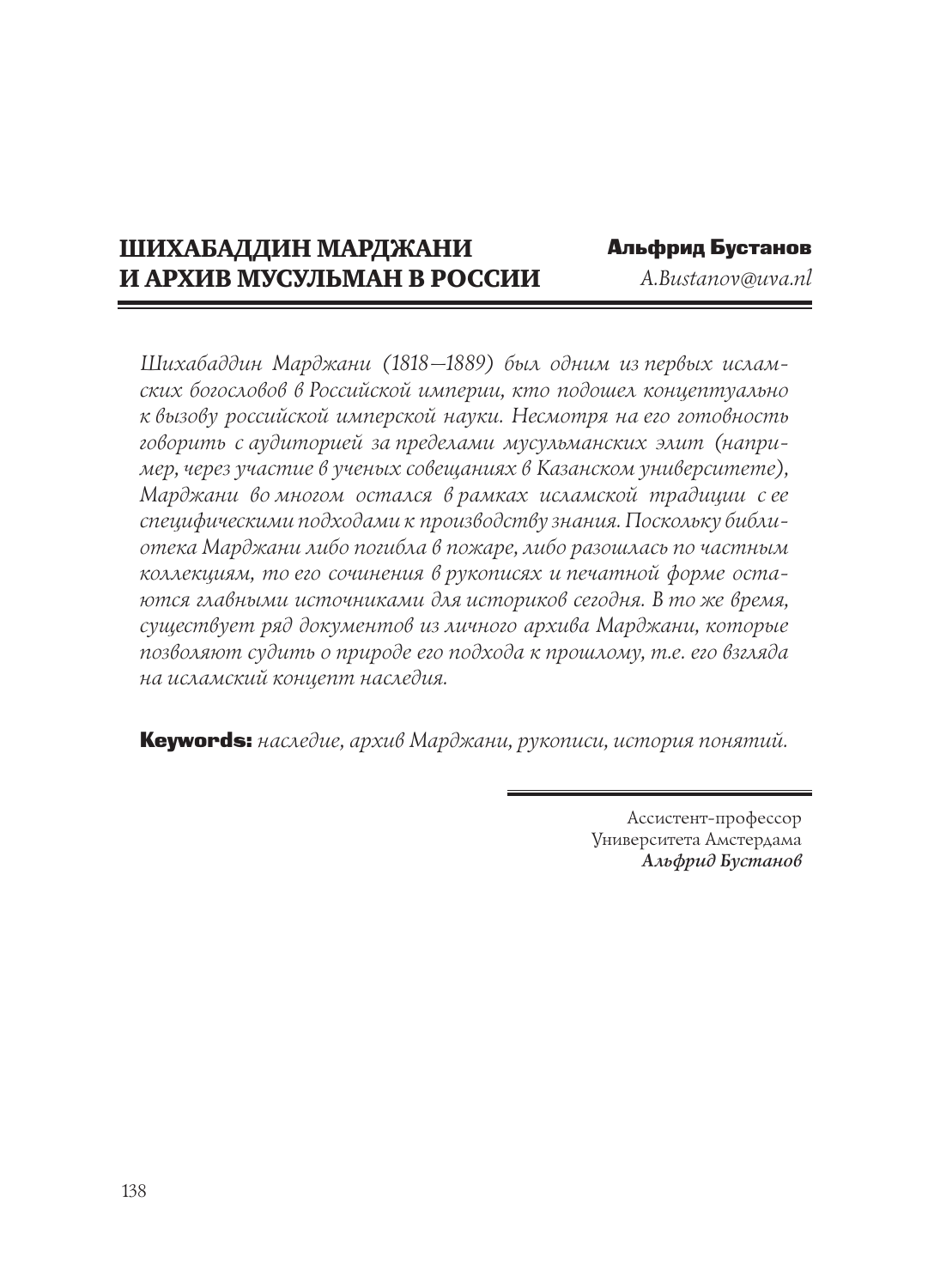# SHIHABADDIN MARDJANI AND THE MUSLIM ARCHIVE IN RUSSIA\*

## Alfrid Bustanov

*A.Bustanov@uva.nl* 

DOI: http://dx.doi.org/10.24848/islmlg.09.01.10

*Shihabaddin Mardjani (1818-1889) was one of the first Muslim scholars*  in the Russian empire to approach conceptually the challenge of Russian *imperial scholarship (Kemper, 1998, pp. 462-465). Despite his readiness to speak to audiences beyond the circles of Muslim elites (for example,* 

*by participating in the scholarly proceedings at Kazan University), Mardjani largely remained in the confines of Islamic tradition with its specific approaches to the production of knowledge. As the library of Mardjani either have been lost in fire or dispersed in many private collections1 , his works in the manuscript and published* 

#### Alfrid Bustanov

*Assistant professor (Amsterdam University)*

*form remain the main source of analysis for historians of today2 . Still, there are documents from the personal archive of Mardjani that allow us to judge about the nature of his approach to remnants of the past, i.e. his view on the Muslim concept of legacy.*

Keywords: *legacy, Mardjani's archive, manuscripts, the history of concepts.*

## **IS THERE <sup>A</sup> MUSLIM CONCEPT OF LEGACY?**

I n his recent article on encounters of Muslim intellectuals with European Orientalists<br>Umar Ryad demonstrates that some of the well-educated Arabs in the first half of the<br>twentieth century "had contacts and cooperated wi Umar Ryad demonstrates that some of the well-educated Arabs in the first half of the knowledge" about the Orient (Ryad, 2018, p. 130). Building on the personal experiences of the Egyptian scholar Ahmad Zaki Pasha (1868-1934), Umar Ryad endows the Orientals with agency: the hero of his article contributed to the revival of Arab literary heritage by using Western scholarly techniques and the very authority of philological Orientalism. It remains, however, unclear, what substantial diference the Arab concept of legacy (*turath*) brought with itself, beyond being a manifest of Arab nationalism, constructed

<sup>\*</sup> Sponsored by the ERC Starting Grant "The Muslim Individual in Imperial and Soviet Russia".

<sup>1.</sup> *Märjani kitapkhanäse: fänni-bibliografik jïentïk*, 2004.

<sup>2.</sup> For a recent discussion of Mardjani's work: Spannaus, 2015.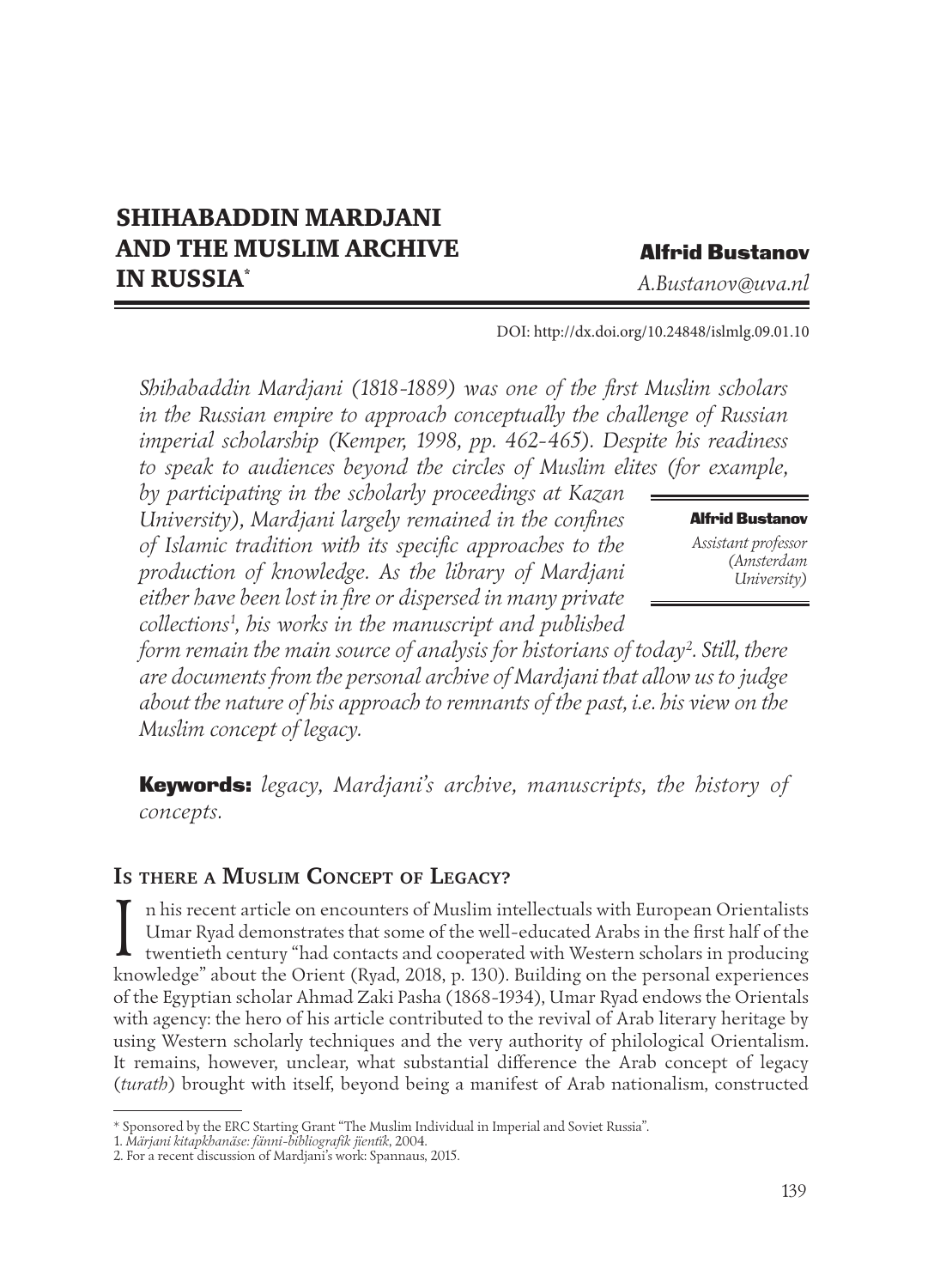in the framework of Western nation building. Furthermore, Umar Ryad does not take seriously the post-Saidian critique of Western knowledge and explicitly rejects any association with Edward Said's concept of Orientalism in the case that obviously calls for situating vis-à-vis the superiority of European mode of knowledge production (Ryad, 2018, p. 132). Similar disregard of Saidian conceptual framework and unwillingness to engage with the debate around *Orientalism* characterizes the approach of Vera Tolz who sympathizes the Rozen school of imperial and early Soviet Orientalists in Petersburg/ Leningrad (Tolz, 2005). Tolz praises her protagonists' nation-building projects for non-Russian peoples of the empire elaborated in tsarist Russia and partly implemented in *korenizatsia* campaign and the national delimitation across the Soviet Union in the 1920s and the 1930s. Orientalists in imperial capital would have loved to preserve the national diversity of the country for the sake of scholarship, but not for the sake of these cultures' uniqueness and their self-evident value without external pinpointing. Moreover, the Leningrad Orientalists had hoped that the properly educated national cadres would better serve as the trustworthy "assistants" in their major idea of creating a shared sense of the pan-Russian identity, easily translatable in discursive languages of the newly created national entities (Tolz, 2005, p. 142)<sup>3</sup>. To make a step further in her recent article Vera Tolz reduces Central Asian Muslims' approach to ancient architecture only to practical considerations4 ; hence, Muslim elites would not care much about or be able to value remnants of the past and would not elaborate a discourse on their own that celebrates the objects of memory for future generations. Dilyara Usmanova supports the same line of thinking by attributing to Russia's Muslims the immaturity (*nerazvitost'*) in careful preservation of family archives (Usmanova, 2015, p. 109). From existing research, one thus gets an impression that in the colonial setting Muslim intellectuals appear to be striving to copy and assist the Western knowledge production.

Does a term *turath* simply serve an equivalent to the standard Western concept of *legacy* discovered by nationalists in the Muslim world? Given the case studies cited above, the ontological distinction between the West and the East remain intact (despite all the rhetoric of cultural encounter and mutual exchange), and therefore I find the Saidian framework quite relevant for our discussion. Indeed, also the Muslim authors starting in the late 19th century domesticized the Orientalist dichotomies and started to speak of 'Oriental' cultures and languages. In my research, I distinguish at least three approaches of Muslims to their cultural heritage. In the first layer, we encounter the traces of indigenous forms of preservation and transmission of memory that reveal no influence of European encounters. This includes the practices of *waqf* contracts (Ross, 2017), documents preservation, composure of library inventories (*fihris*), as well as the whole range of emotional practices associated with book culture. The second layer departs from the sacred character of knowledge and opens up to Orientalist instruments (such as the institutional approach to archival preservation, organization of expeditions, and publication of catalogues) and puts the literary heritage in service of nation building<sup>5</sup>. This layer presents a combination of indigenous concepts of culture with European approaches. The third layer deals with a completely secularized, Soviet concept of heritage, known for students of Soviet national republics as *mirasism*<sup>6</sup> *.* The

<sup>3.</sup> Quoting speakers at the Congress of Archaeologists.

<sup>4.</sup> The title of the article is also telling in that regard: "Constructing Heritage in Early Soviet Central Asia: The Politics of Memory in a Revolutionary Contex" (Gorshenina, Tolz, 2016).

<sup>5.</sup> On the role of manuscripts in the nation building process in Central Asia: Bustanov, 2015a.

<sup>6.</sup> For an overview of the concept: Bustanov, Kemper, 2012.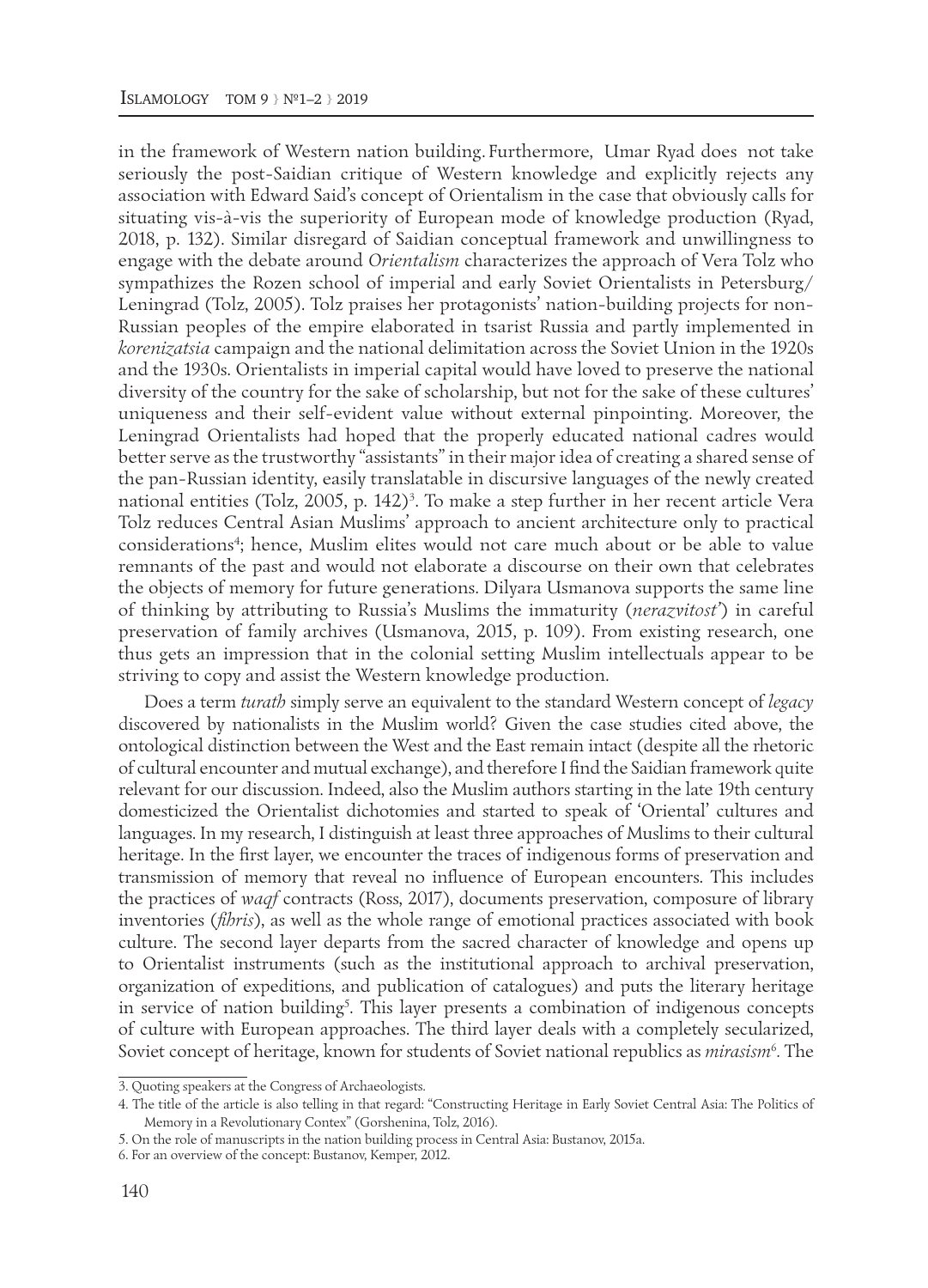latter serves as an embodiment of full-fledged Soviet nationalism, emptied of any alternative projects of nation building. The legacy becomes here only a reference point and a symbol, its actual content being irrelevant.

# **"THE MARDJANI VOLUME"**

It et us now see what the sources have to offer on the indigenous Muslim concept of legacy as practiced in imperial Russia. Kazan University Library preserves a huge manuscript volume of documents that once belonged to Mar legacy as practiced in imperial Russia. Kazan University Library preserves a huge of the Oriental department in the library, Albert Fathi (1937-1992)§, described the book in his catalogue fishes, still preserved in the library, as 'the Mardjani volume' (*Märdjani mäjmügasï*). According to Fathi, after Mardjani's death in 1889, these materials made their way first to the hands of Shähär Shäräf (1877-1938), most probably during the preparation of memoirs in praise of Mardjani (Mardjani, 1915), when the editors had full access to the late scholar's library (Vakhidi, 1929, pp. 14-17). Most probably, Shäräf arranged a cover for all the documents and bound them together. After he was arrested in 1936 and then perished in the Soviet labor camps, his archive went into the hands of his daughter Saliya, the wife of Ahmad Galiev, a professor of physics at Kazan State University and the grandson of another prominent Muslim scholar, 'Alimjan al-Barudi<sup>,</sup>. In January 1965, in the wave of collecting the Tatar manuscripts at Kazan University (Usmanova, 2017), Galeev donated this book to the library and left a short note inside it relating its origin: "Letters to Shihab hazrat and other writings. Presented to Kazan University Library by Ahmad Galeev as the legacy (*mirath*) of Mardjani. January 1965<sup>"10</sup>.



*Two imprints of Mardjani's seal, Kazan University Library, 1967 T, f. 74a.*

Organization of files inside of this compendium deserves a separate treatment. Most of the documents are fragmentary and woven together with no order, which makes a good showcase of archival practices among the Muslims of Russia. The subsequent owner of the book (or, better to say, its producer, who actually brought the rather divergent writings

شهاب مرجانیگه کیلگان حاتلر هه م باشقا یازولر قزان اونیویرسیتیتی کتابخانه سنه مرجانی نک میراسی بولراق ئه حمه د عه لییفده ن 10. بوله ک ۱۹۶۵ نچی یل عینوار

<sup>7.</sup> Kazan University Library, Ms. 1967 T.

<sup>8.</sup> On him: Bustanov, 2015b.

<sup>9.</sup> The Galeevs family managed to maintain a large collection of ancient manuscripts before the Russian National Library purchased 103 of the old books in 1964. Some of them dated from the 14th and 15th centuries and contain the autographs of 'Alimdjan al-Barudi and other scholars.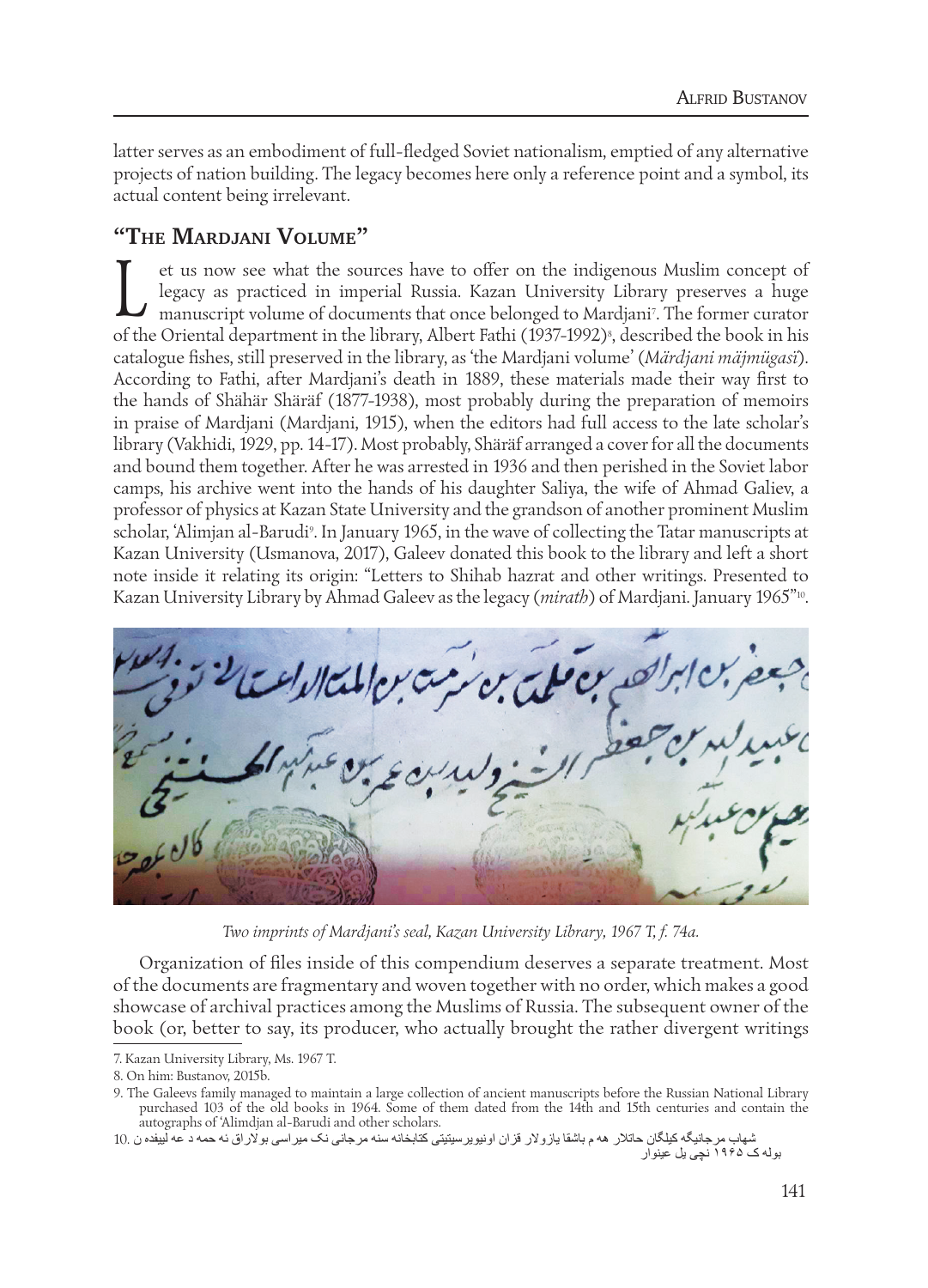from Mardjani's personal archive under a single cover) cared much of every small bit of paper to be safeguard in this volume, but the manuscript still lacks any structure or an overview of its contents that would help the reader. Private letters, drafts of theological and biographical works – above all, excerpts from and materials for his opus magnum, *Wafiyyat al-aslaf,* a multi-volume collection of biographies of scholars in the Islamicate world, arranged according to their death dates – and examples of legal documents were brought together with no reason, except for their authorship or ownership by Mardjani11. In a similar way, most of the private archives of Muslim literati in Russia survived only fragmentary and lacked any structure in their inner organization<sup>12</sup>. It is certain that similar compendia were produced out of other documents in Mardjani's archive, since the manuscript binding bears a note counting the book as "the fourth volume" (مجمع رابع). Mardjani himself compiled some of them: on the back of a private letter that he received, he wrote that this item was included into a folder (*al-daftar al-ashraf*)13. One of his students, Abu 'Uthman b. 'Abd al-Rafi' al-Shabkawi, in his copy of the last volume of *Wafiyyat alaslaf*, discovered in Kazan only recently, straightforwardly builds on Mardjani's archival compendiums (*majmu'at*), while inserting some data not present in the original work14. In 1896, this copy entered the library of Riza Fakhretdinov who also had access to parts of Mardjani's archive. While Mardjani cited a letter by Abu-l-Sharaf al-Qarghalï on 'Abd al-'Aziz al-Bukhari, Fakhretdinov noted that "I have seen the original of that letter in the fifth compendium (*majma'*) of Mardjani"15. Clearly, Mardjani's archive once consisted of separate folders and compendiums, respected by subsequent owners and other literati as objects of high historical and academic value.

Other sources relate us of similar practices in archive composition. I know of least one item that greatly resembles 'the Mardjani volume'. Institute of Oriental Manuscripts in St Petersburg possesses a unique collection of documents stemming from the archive of Fathulla al-Urawi (1765-1843), arguably the most influential theologian of the Volga-Urals in the first half of the 19th century16. In a way similar to the Mardjani volume, this manuscript contains about one hundred documents, prevailingly legal decisions (*fatwas*) in Persian and Tatar, brought together with no clear order. The volume as such had been produced either by Fathulla's daughter Bibi Fatima (b. 1809), or by his disciple Sibgatulla al-Urawi

<sup>11.</sup> Mardjani wrote most of the texts himself as I can judge by comparing the handwriting with his autograph: Kazan University Library, Ms. 3540 Ar., 376 f. The Mardjani volume has four imprints of his personal seal and at one point the writer refers to himself simply as 'Shihab', which leaves no doubt in his authorship: Kazan University Library, Ms. 1967 T, ff. 74a, 172a.

<sup>12.</sup> The only exception from this rule is the library of 'Alimdjan al-Barudi, properly systematized in a description, produced already during the owner's lifetime. Kazan University Library, Ms. 1011 T, 520 f.

<sup>13.</sup> In the original: قيدت عموم الدفتر الأشرف المتابر المقدم The National Library of the Republic of Tatarstan, Ms. 957 T. Cf.: Mardanov, 2018, p. 127.

<sup>14.</sup> The copyist inserted a copy of the letter, omitted in the original work, and wrote the following on the margin: "The late teacher and author did not include this letter in the draft, but I looked at his compendiums (*majmu'at*) and writings, found the letter and included it in this final version (*al-bayad*)." National Library of the Republic of Tatarstan, Ms. 440 G, f. 332a). Another copy of this volume of *Wafiyyat* includes the letter in question, but without the note cited above (Kazan University Library, Ms. 614 Ar., f. 279a). The manuscript in question was acquired from a citizen of Kazan, in 2008, and first mentioned briefly by Raif Mardanov in his book (Mardanov, 2018, p. 127).

<sup>15.</sup> National Library of the Republic of Tatarstan, Ms. 440 G, f. 221a.

<sup>16.</sup> I base my judgement on the number of copies of his works produced during his lifetime. Recent scholarship on him includes: Garipova, 2018; Spannaus, 2013; Spannaus, 2014. Regrettably, in contemporary Tatar historiography Fathullah al-Urawi is sometimes characterized as a conservative theologian of little importance with no potency for creative thinking: Salikhov, 2015, p. 113.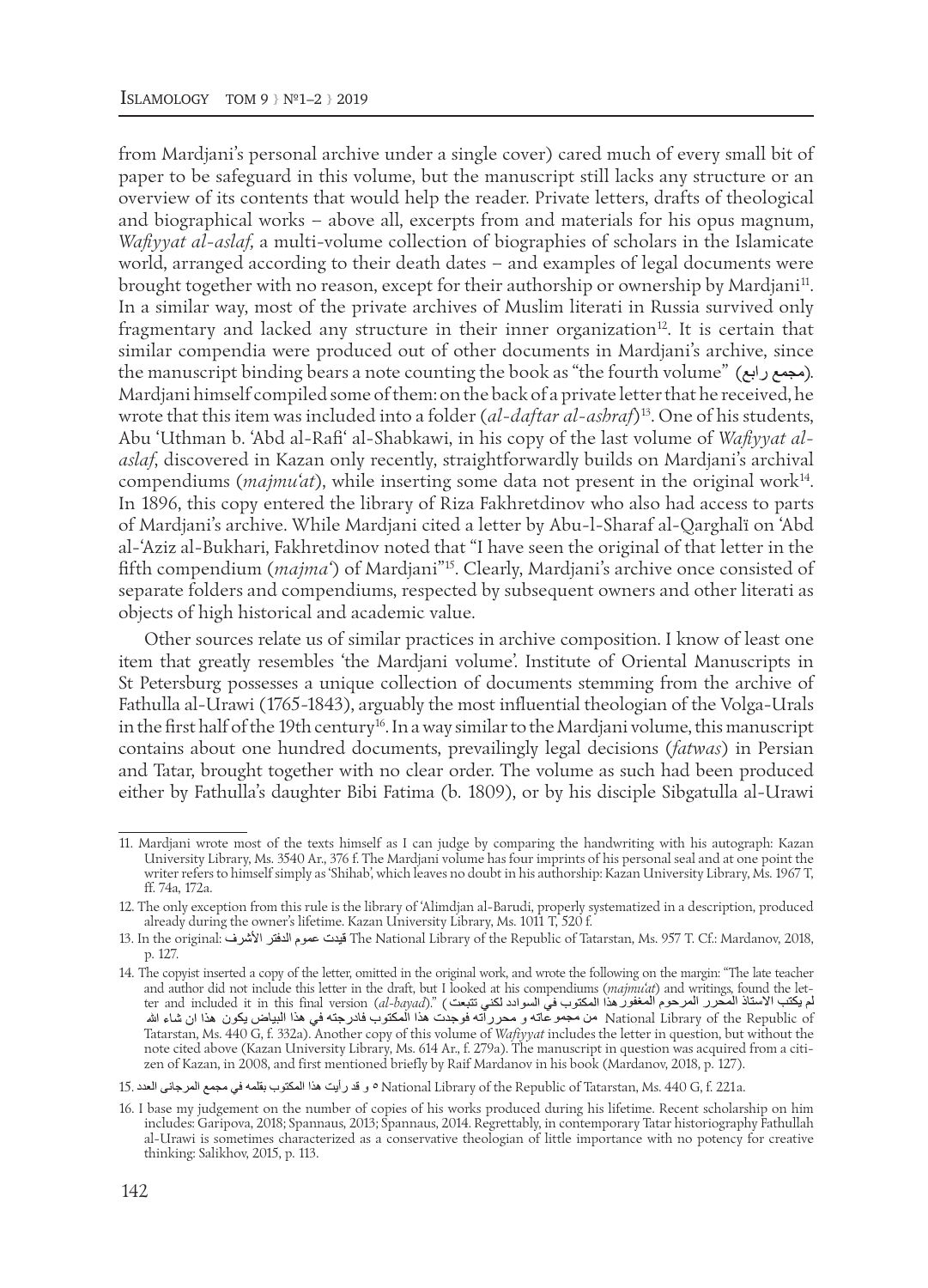(1798–1873) (Salikhov, 2015, pp. 113–114)<sup>17</sup> who used to borrow books<sup>18</sup> from his teacher's library and eventually inherited a great part of it<sup>19</sup>. On some folios in this manuscript, we see holes left from the previous binding, which reveals the practice of keeping documents, precious for their contents and relevance to the prominent 'ulama. In short, it is apparent that before any of these materials entered the scope of academic Orientalism, the Muslim literati had their own idea on what items need to be preserved and how. This also means that there must be evidence on how did Muslim scholars treat such remnants of the past and conceptualize them.

It is apparent that for Muslim authors of the nineteenth century there was no question where to look for historical data<sup>20</sup>. Manuscript texts of the previous generations of Muslim scholars, usually with their colophons and marginalia, but also private letters and documents, as well as gravestone inscriptions comprised a Muslim archive of knowledge. But how did they approach this archive?

#### **ENGAGING THE MUSLIM ARCHIVE**

From Mardjani's writings, we see that he approached the manuscripts as a source of historical information and even as an emotional object, when it came to the history of his family. For example, in one of his brief notes M historical information and even as an emotional object, when it came to the history of his family. For example, in one of his brief notes Mardjani mentions a copy of the Qur'an inherited (*al-mawruth*) from the grandfather of his mother Yunus b. Iwanay al-Qazani, dated by 1064/1653-54, "when the copyist was eighteen years old." Herewith Mardjani attached a genealogy of Yunus b. Iwanay<sup>21</sup>. Sometime in the 1920s or 1930s, this book entered the library of Kazan University<sup>22</sup>, but as we see already before that, this artefact bore special significance of its previous ownership within the family of Yunus al-Qazani (Bustanov, 2019).

The process of comprehension and reconceptualization of the Muslim intellectual tradition continued in the early Soviet era. On his quest for Mardjani's library Said Vakhidi  $(1887-1938)^{23}$ , a madrasa graduate and historian, consulted the volume analyzed above, when it was in the hands of Shähär Shäräf. He left a short note saying: "I looked through this manuscript (*qul'yazma*) of Mardjani, may God cover him with His mercy. Said b. 'Abd al-Mannan al-Vakhidi, 2 Jumad-i ula 1341 [i.e. 21 December 1922]. Kazan"24. Later on another book-lover in Kazan, Zainap Maksudova (1897-1980) continued this practice of leaving an informed reader's note in the historical manuscripts and thus actively engaged with the rich manuscripts that she collected during the Soviet era (Bustanov, 2018).

<sup>17.</sup> Description of his gravestone: Gainetdinov, 2016, p. 249.

<sup>18.</sup> In a private letter from 1946 'Alimdjan b. Muhammadjan (1892-1964), an imam of Izhevsk, writes about the exchange of literature among the surviving 'ulama: Mardanov, 2018, p. 12; Mardanov, 2006, pp. 109-120, 164-213. A 1764 year copy of *al-Fawa'id wa al-sharh al-mamlu' bi-l-fara'id* acquired by Kazan University Library from the Mardjani mosque in 1964 bears the following note: "Borrowed for temporary usage (*faydalanïp toru ochun*) from the family of Hadi abzïy Maksudov in the year 1942. Imam Qiyam al-Din al-Qadiri" (Kazan University Library, Ms. 5849 Ar., f. 1a). On the author of this note: Bustanov, 2017, pp. 203-208; Islamskaia poeziia v epokhu Stalina, 2018.

<sup>19.</sup> Institute of Oriental Manuscripts (St Petersburg), B 3348, f. 1a. This is a one-page list of books from Fathullah's library, borrowed at different times by Sibgatullah.

<sup>20.</sup> Allen Frank has analyzed the sources of historical writing by Muslims of the region: Frank, 2001, pp. 32-33; Qurban-'Ali Khalidi, 2005; Frank, 2012, pp. 16, 25-26.

<sup>21.</sup> Kazan University Library, Ms. 1967 T, f. 144b.

<sup>22.</sup> Kazan University Library, Ms. 189 T. The origins of this acquisition remain obscure, but since the items with earlier inventory numbers in the library belonged either to collections of the 'ulama repressed in the 1920s and the 1930s (such as Hasan 'Ata al-Ghabashi and Muhammad Najib al-Tuntari), or to the library of 'Alimdjan al-Barudi, there is a good reason to believe that it was al-Barudi who possessed the manuscript last.

<sup>23.</sup> On him: Dukhovnoe nasledie: poiski i otkrytiia, 2017.

<sup>24.</sup> Kazan University Library, Ms. 1967 T, f. 14a.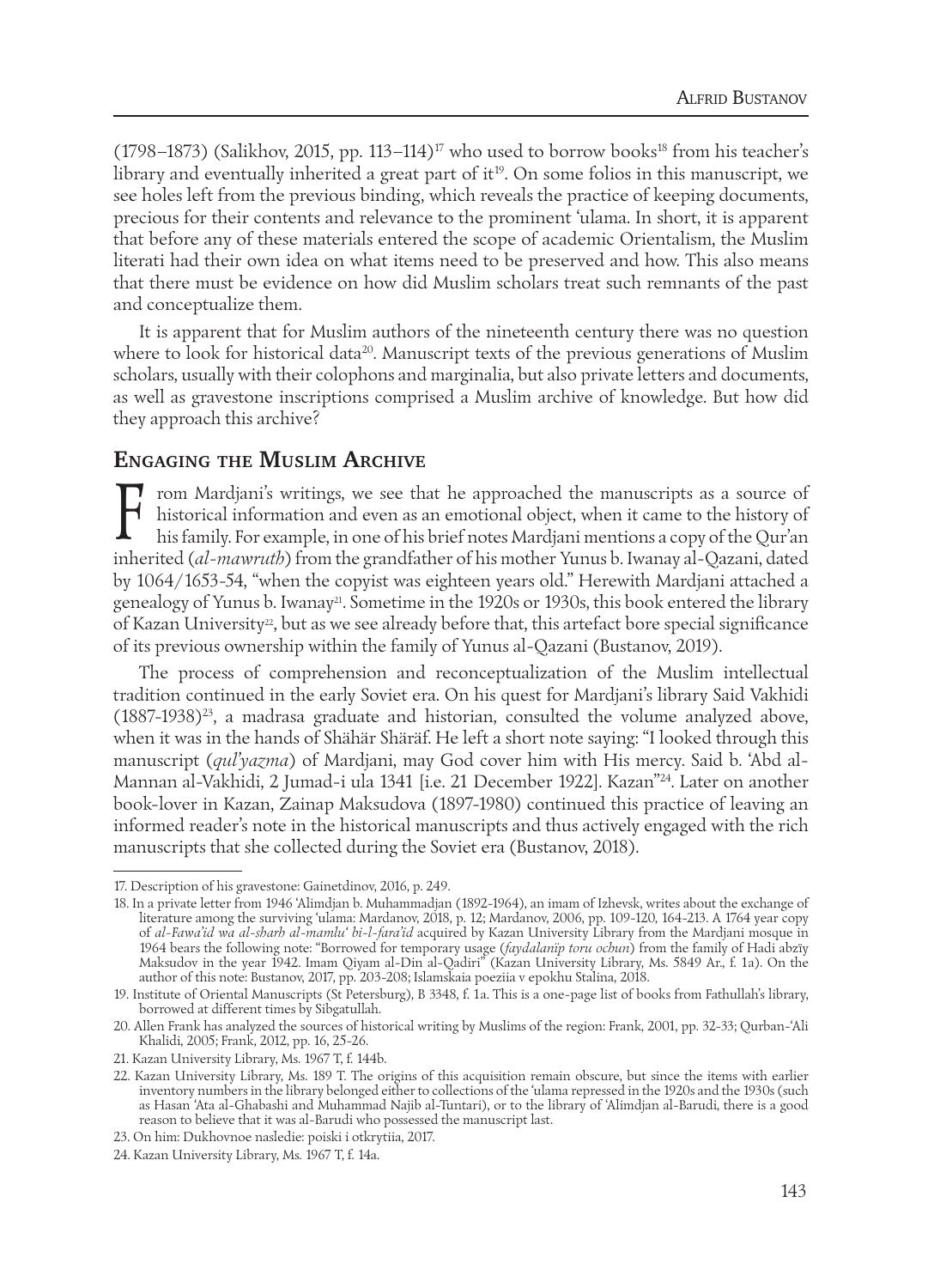Fathullah al-Urawi's volume contains the texts of two gravestones written in Arabic<sup>25</sup>. Both were located near his home village Ura and belonged to his contemporaries, two merchants, Sulayman b. Muhammad Nadhir (1761-1836)<sup>26</sup> and Mu'min b. 'Abd al-Wali (d. 1830). It is very unlikely that Fathullah copied these texts only for their historical merit. He either himself authored these texts and hence his notes served for crafting the actual grave inscriptions, or he copied the texts out of emotional conviction, since he knew these people in person: Sulayman's father Muhammad Nadhir was a rich merchant who directly promoted Fathullah at an earlier stage (Salikhov, 2015, p. 30). This is an example of consulting the tombs in one's immediate vicinity, but there are also cases of travel with an aim to see the graves of eminent people. Such is a bilingual Arab-Persian text on the gravestone of Ni'matullah al-Istirlibashi (1772-1844), which attracted the interest of his Sufi disciples. I know of at least two manuscript reproductions of it: one by Muhammad Shah b. Batïr Shah from ca. 1848<sup>27</sup> and another by I'tisam b. Hasan al-Tuytazïwi from around the same time28. Both manuscripts originate from eastern Tatarstan, meaning that these people purposefully travelled several hundreds of miles away to Istirlibash to have a copy of their master's grave inscription.

Mardjani certainly had a special take on death, given the fact that he organized his main work *Wafiyyat al-aslaf* according to the death dates of prominent Muslim individuals. For him the gravestones obviously served as historical artefacts. This is how he described one such item:

"The length of the stone ( $a1$ -*hajar*) at the doors of the Patriarch's villa<sup>29</sup> in Kazan is ten cubits. Its width is five cubits and a half. Its thickness is less than a cubit and a half in two fingers. It has an inscription (*maktub*) in old script that resembles the Kufi style: "This is the grave of the great sultan and the glorious ruler, *al-amir…*" It is not possible to read further, except for the line saying "God's shade". Five *charik* in width, five *arshin* in length, and ten *vershok*30 in sickness"31.

The note in question must have reflected Mardjani's first acquaintance with this ancient gravestone. It took him much more time and eforts to make the inscription readable and then figure out that it actually belonged to Hasan b. Mir Mahmud, the ruler of Bulghar, active in the late 13th century. Mardjani included his reading, which remains the only reliable so far, in the book *Mustafad al-akhbar* (Mardjani, 1897, p. 28; Cf.: Yusupov, 1960, fig. 2) as an example of the Russian mishandling of the Muslim heritage after the capture of Kazan. This particular gravestone survived as the only witness of the old Muslim cemetery that existed prior to the erection of the Bishop Villa and diminished almost without a trace, since other medieval gravestones served as bricks for the new buildings. In other words, Mardjani mobilized the gravestone as an object and text to substantiate his argument of the long cultural and political presence of Islam in the region and its systematic destruction by Russians.

عرضا ً بش چاریک طول ً بش ارشین غلطة اون ویرشوك

<sup>25.</sup> Institute of Oriental Manuscripts (St Petersburg), B 3476, ff. 33a, 34a.

<sup>26.</sup> Cf. recent publication of this inscription: Gainetdinov, 2016, p. 247, colored reproduction on p. 9.

<sup>27.</sup> Kazan University Library, Ms. 5939 T, f. 48b.

<sup>28.</sup> Institute of Language, Literature and Art (Kazan), Ms. 4412, f. 4b. Described in: Akhmetzianov, 2013, p. 173.

<sup>29.</sup> The Bishop Villa (Arkhiereiskaia dacha) serves as a more colloquial naming of the place on the outskirts of the city.

<sup>30.</sup> Charik/chirek is a Tatar unit of measure that refers to the distance between thumb and pointer finger. Arshin (corresponds to cubit) and vershok (4.445 cm) are the Russian units of measure.

طول الحجر الذی علی باب دار البطریق بغزان عشرة اذارع و عرضه خمسة اذرع 1ر نصف و غلظه قل من ذُراع و نصف عرض اصبعين و عليه مكتوب بخط قديم يشبه خط الكوفة هذا قبر السلطان الاكبر و الملك المظفر الامير و لا یكمن قراءة هذا ال انا قرأنا دون هذا الخط باسطر قوله ظل ا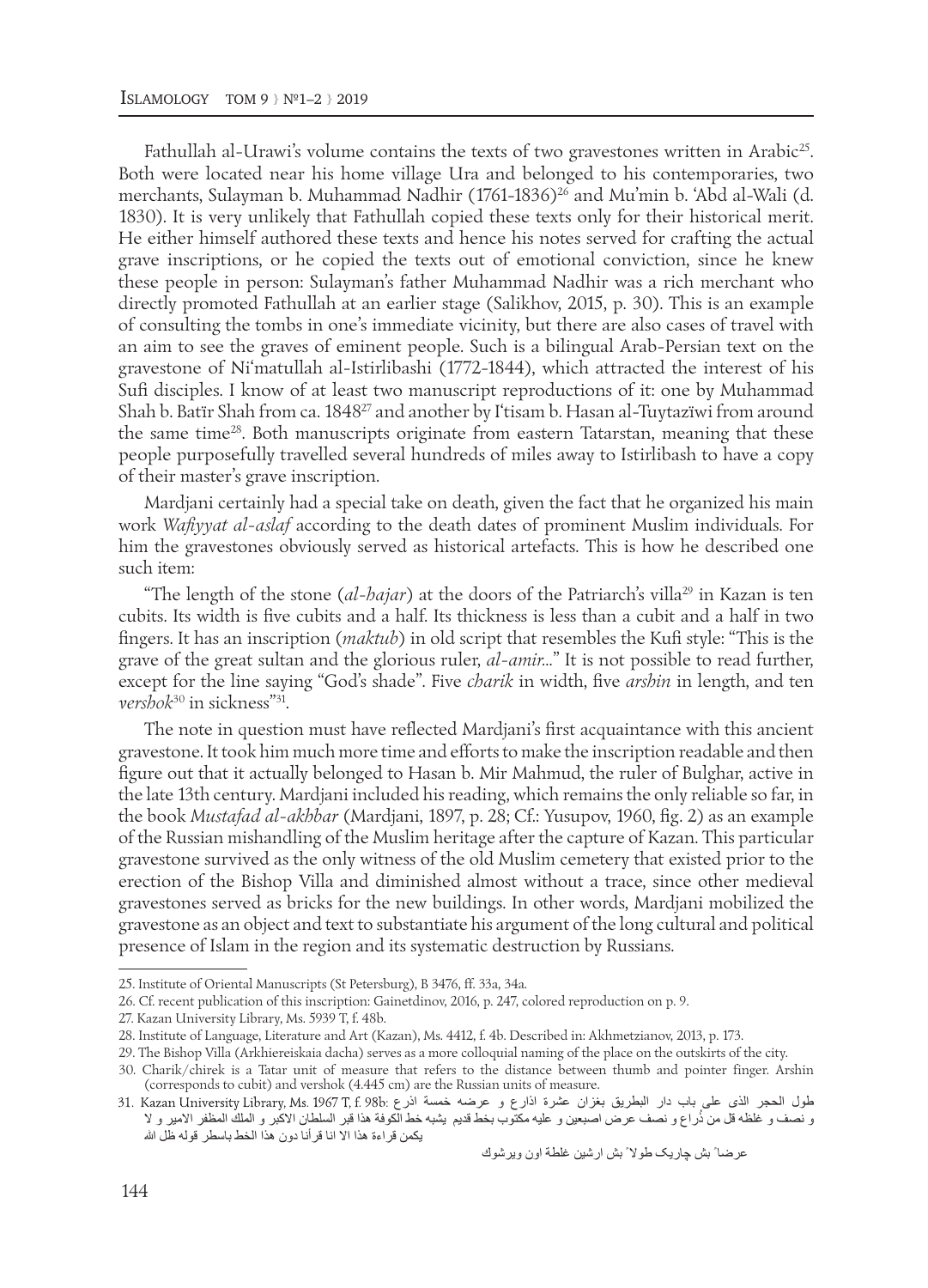It seems that Mardjani would also request his colleagues to provide him with information on old cemeteries and gravestones. For example, the Mardjani volume contains a brief note from 13 July 1870 by Salah al-Din b. Ishaq al-Qazani (1831–1875), a prominent scholar of the time and the teacher of 'Alimdjan al-Barudi mentioned above, with a description of two<br>arch ortaforts, and dated by 15 Sha'har 997 and grazher hy Ismaela al-al-him 929. He espiral. such artefacts, one dated by 15 Sha'ban 897 and another by Jumada al-akhira 929. He copied these texts (qad naqaltu hazayni al-tarikhayni min al-hajarayin) on the cemetery (mazar) located in the village Taw Ile. Salah al-Din al-Qazani mentioned that there were many similar Writing the urban history of Troitsk in 1947, the city's imam Isma'il Rahmatullin stones, but their reading was rather problematic<sup>32</sup>. Clearly, the medieval tombs served here as the material testimonies of the old presence of Islamic culture in the region and as precious remnants of the past, worth of preservation and even circulation through deciphering (*qira'a*) and copying (*naql*) of the text.

We also find similar engagement with grave inscriptions later in the Soviet era. Writing the urban history of Troitsk in 1947, the city's imam Isma'il Rahmatullin (1891–1967) copied the texts on gravestones (*qabertash*) of outstanding Muslim individuals. Usually copied the texts on gravestones (*quoertasir*) or outstanding mushin individuals. Usually these texts contained biographical data, such as the place of study and work, duration of service in the capacity of imam, thus fitting the very personal life narratives created by the author<sup>33</sup>. From this vantage point, the tombs appear not that much as witnesses of the abstract past, but as a summary of one's life path, resembling a short biography attached by contemporaries to a scholar's personae. Similarly, in his recollections compiled in the 1950s 'Abd al-Majid Qadiri (b. 1881), a Qur'an specialist in Istirlibash, provides an Arabic text of his father's gravestone, pointing out that his father was buried next to the aforementioned Ni'matullah al-Istirlibash<sup>34</sup>. For the author, this grave inscription was of clear emotional value, a mixture of esteem and love to his father and proud for the prestigious location. Also given the fact that his family was the memoirs' intended<br>descending the inscription, the inscription, inscription, i.e., i.e., i.e., i.e., i.e., i.e., i.e., i.e., i.e. and prestigious ideation. This given the fact that his failing was the memoris interfaced<br>audience, Qadiri wanted to make his descendants aware of the burial place of their ancestor and the contents of the inscription, given the loss of apprehension of the Arabic script by the younger generation.

#### **CONCLUSION**

From all of these examples, spanning over more than a century across the accepted boundaries of the tsarist and Soviet chronologies, we clearly see that the Arab-script epitaphs functioned actively in the social realm of M  $\mathsf I$  boundaries of the tsarist and Soviet chronologies, we clearly see that the Arab-script their functionality were rather diverse, ranging from utilitarian need to know the mortality dates and places of burial for chancellery purposes to emotional attachment and, finally, the scholarly purposes. All the literati mentioned above did not use the vocabulary other than traditional to describe the ancient gravestones, i.e. such terms as *magbara*, *qabr*, *bajar*, **l** rom all of these examples, spanning over more than a century across the accepted

د نقلت هذين التاريخين من الحجرين الذين وجدتهما في مزار القرية المسماة باطاو ايلي و :JZ. l Kazan University Library, Ms. 1967 T, f. 145b<br>حد الحجرين باق علي حاله غير انه منحني قليلا الي المشرق الصيغ والحجر الذي اعلم به قبر با كتبته في هذه الصفي قطعه و في المزار المزكور يوجد الاحجار الكثيرة الم... بها القبور لكن لم استطع ان اقرأ ما كتبت على قرآته و الله الموفق المذكور... في... ربیع الثاني موافقا لسنة ۱́̀٠ ۱٣ اییول و انا الفقیر الي عفور ربه الخلق محمد المدعو بصلح الدین ابن مولوى اسحاق المرحوم ابن سعید بن قلمحمد المرحوم رزقنا الله تعالى ... آمین ند نقلت هذين التاريخين من الحجرين الذين وجدتهما في مزار القرية المسماة باطلو ايلي و :Kazan University Library, Ms. 1967 T, f. 145bl الكرين الذين كالمستقاط الكرمن<br>احد الحجرين باق على حاله غير انه منحنى قليلا الى المشرق الص المزار المذكور... في..ْ ربيع الثاني موافقا لسنة ۱۸۷۰ ابن المزار الى تعاور ربه الخلاق محمد المدعو بصلاح الدین ابن مولوى اسحاق<br>المرحوم ابن سعید بن قلمحمد المرحوم رزقنا الله تعالى ... أمین حجرين باق على حاله غير انه مذخي قليلا الى المشرق الصّبغ والحجر الذي اعلم به قبر السيد احمد رحمة الله عليه انكسر و وقع على الارض و بها القبور لكن لم استطع ان اقرأ ما كتبت على قرآته و الله الموفق ر المذهور ... في.. ربيع النابي موافقا نسبة ١٨٧٠ ١١ ابيول و انا الفقير الي علوم المدرسية المذعور بصلاح الله الم<br>- المستقرر ... في.. ربيع النابي موافقا نسبة ١٨٧٠ ١١ ابيول و انا الفقير الي عام المدرسين قد عام المدرسين قد الش work reveals no dependence on manuscript sources that had been produced in local madrasas. المدين المدكور... في. في... وي... في... في... وي... وي... وي... وي... وي... وي... وي... وي... وي... وي... وقد على الإرض،<br>الحجز بن ياق على حاله غير انه منحني قليلاً إلى المشرق الصيغ والحجز الذي اعلم به قر السند احمد ( حدة بّ بها القبور لكن لم استطع ان اقرأ ما كتبت على قرآته و الله الموفق ار المدخور ... في ... ربيع الناني موافقا لسنة ١٨٧٠. ١٦ ايپول و انا الفقير الي عفور ربه الخلاق محمد المدعو بصلاح الدين الذي مولوى اسحاق<br>. سر موج راس سمعت المريد و من الموجود الموجود الموجود الموجود الموجود الموجود الموجود الموجود الموجود الموجود ا<br>الموجود الموجود الموجود الموجود الموجود الموجود الموجود الموجود الموجود الموجود الموجود الموجود الموجود الموجو

<sup>33.</sup> Kazan Kremlin Museum, Ms. MZKK-154. Rahmatullin, 1947, ff. 29b, 30b, 31a, 32b, 40b. Surprisingly, this work reveals no dependence on manuscript sources that had been produced in local madrasas.

dependence on manuscript sources unat nad oeen produced in local madrasas.<br>34. 'Abd al-Majid Qadiri's memoirs (the private collection of Maryam Qadirova, Ufa), f. 73b. I would like to thank Vener Usmanov hod al-Majid Qadiri's inemoirs (the private conection of Maryam Qadirova, Cita), 1.750.1 would like to thank vener Gismanov<br>from the Institute of Language, Literature and Art of the Academy of Sciences of the Republic of T sharing with me the full copy of this manuscript, which provides an impressive account on life experiences of an educated Muslim during the late tsarist and early Soviet times. The text of the inscription in question runs as the following هذه مرقد العالم الفاضل الكامل معلم الصبيان بضع اربعين سنة شيخ الاسلام بن عبدالقادر بن بيكتمر القارمالي المنزلوي امتثل الخطاب ارجعي في سنة الف و ثلاث مائة ست و ثلاثين من الهجرة (1336) 4 شعبنانده و في سنة 1918 2 نچي ماي طيب الله تراه و جعل الجنة مثواه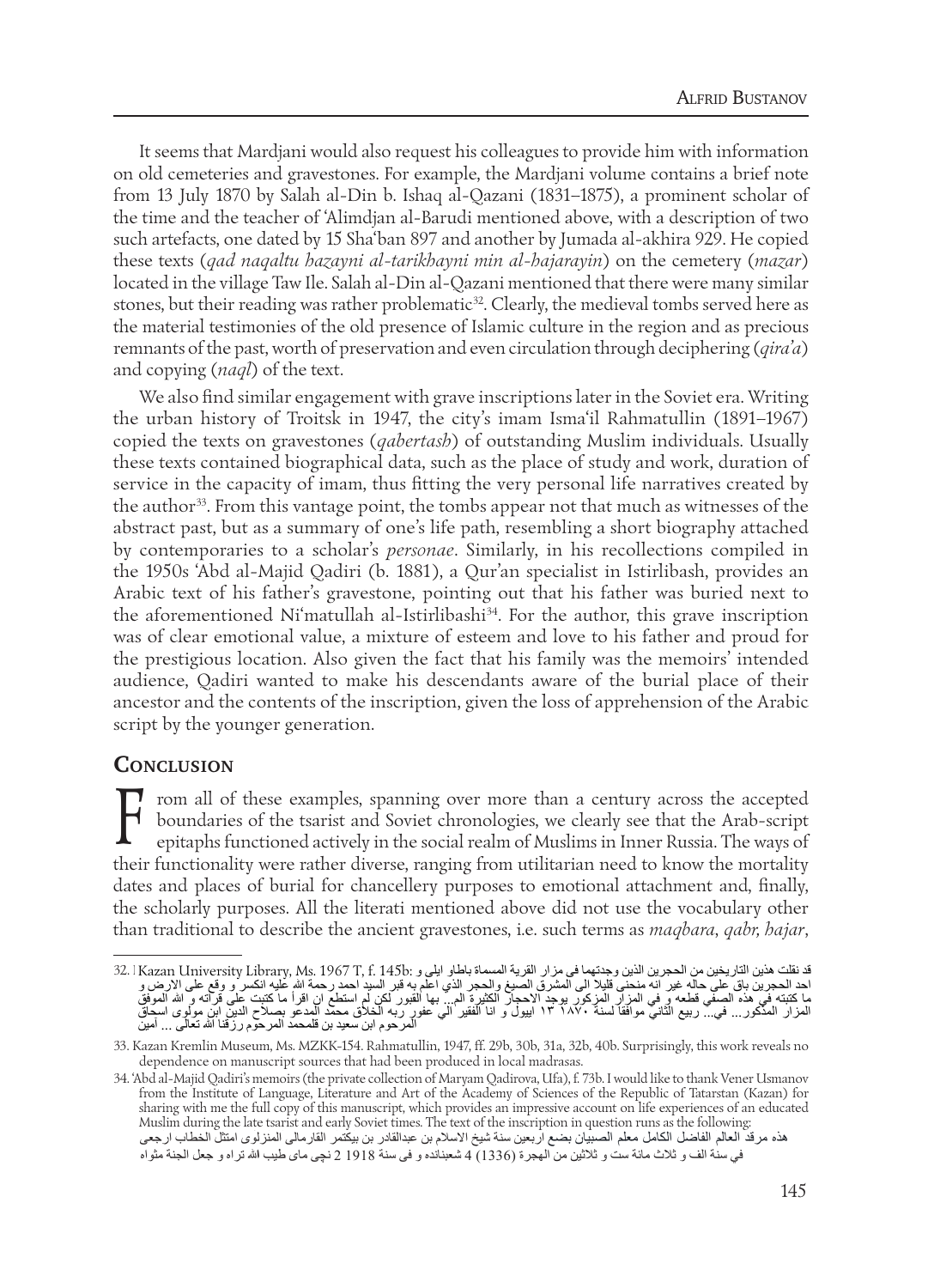all being Arabic in origin. Thus, the Muslim concept of legacy existed in the traditional semantic field that did not elaborate a single term equal to European *monuments.* The variety of possible usage and interpretation of ancient graves in the social realm of Muslims points to the relevance and functional usability for an educated audience. Therefore I would insists that Muslim literati discovered the field of cultural legacy completely independently from and well before the era of any Orientalist academic interest to these objects as sources for secular scholarly inquiry<sup>35</sup>.

<sup>35.</sup> A representative bibliography on Muslim epigraphy in Russia: http://miras.info/projects/musulmanskieepigraficheskie-pamyatniki-tatar/biography/100-test-biografija.html (last assessed 18 May 2019).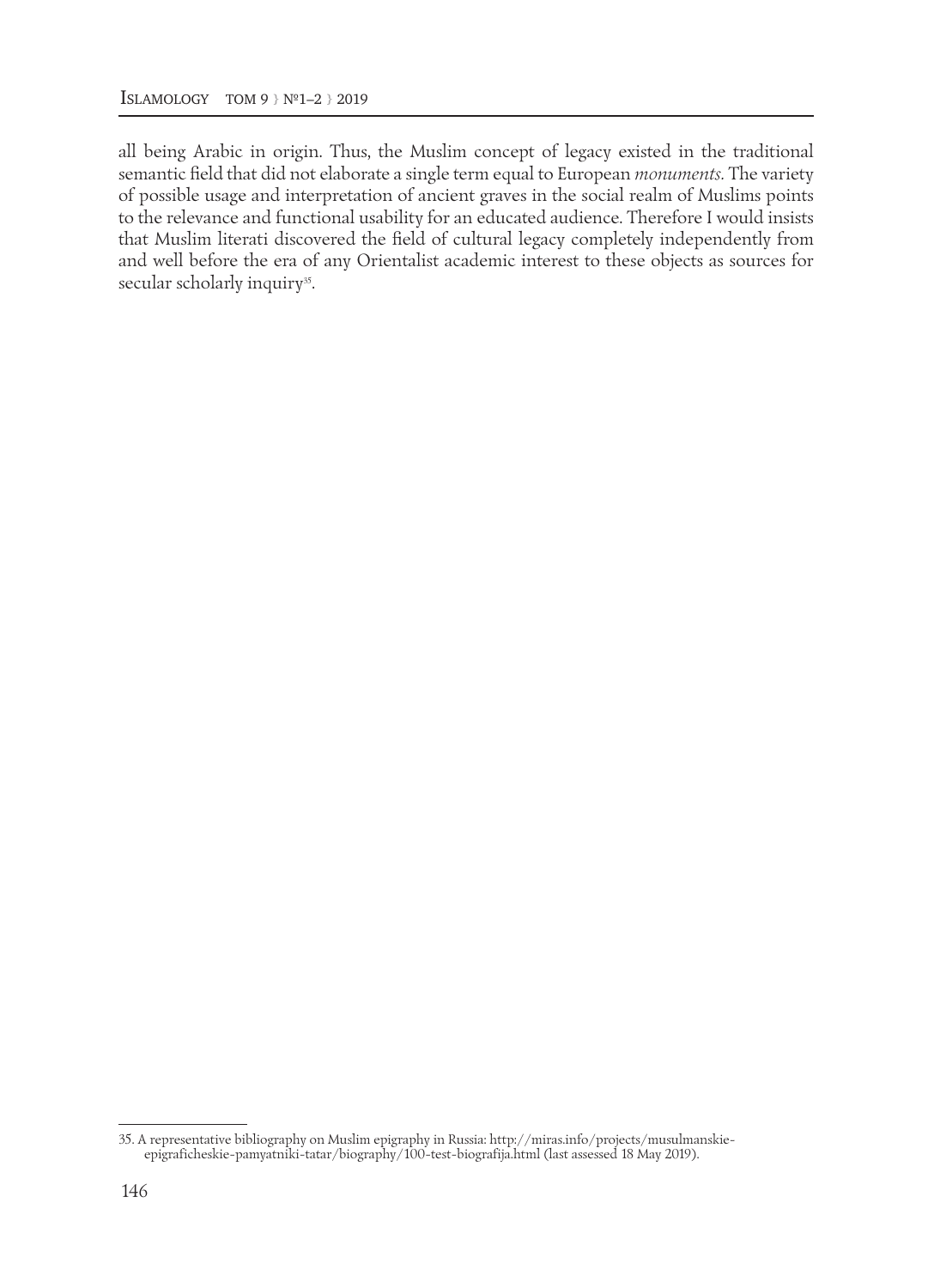### **REFERENCES**

Akhmetzianov, M. (2013). *Tatar arkheografiiase. vol. 3.* Kazan.

Bustanov, A. (2015a). *Soviet Orientalism and the Creation of Central Asian Nations.* London: Routledge

Bustanov, A. (2015b) Tatar arkheografï Al'bert Fäthineng shäkhsi arkhivï. *Fänni Tatarstan* (1), pp. 112-126.

Bustanov, A. (2017). Against Leviathan: On the Ethics of Islamic Poetry in Soviet Russia. In *The Piety of Learning: Islamic Studies in Honor of Stefan Reichmuth*, ed.by Michael Kemper & Ralf Elger. Leiden, Boston: Brill.

Bustanov, A. (2018). Muslim Literature in the Atheist State: Zainap Maksudova between Soviet Modernity and Tradition. *Journal of Islamic Manuscripts*, 9:1, 1-31.

Bustanov, A. (2019). Speaking 'Bukharan': The Circulation of Persian Texts in Imperial Russia. In *The Persianate World: The Frontiers of a Eurasian Lingua Franca*, ed. by Nile Green. University of California Press, pp. 193-206.

Bustanov, A., Kemper M. (2012). From Mirasism to Euro-Islam: The Translation of Islamic Legal Debates into Tatar Secular Cultural Heritage. In *Islamic Authority and the Russian Language: Studies on Texts from European Russia, the North Caucasus and West Siberia*, ed. by Alfrid Bustanov and Michael Kemper. Amsterdam: Pegasus, pp. 29-53

*Dukhovnoe nasledie: poiski i otkrytiia*. (2017). Ed. by Ilham Gumerov, vol. 4: Said Vakhidi. Kazan.

Frank, A. (2001). *Muslim Religious Institutions in Imperial Russia. The Islamic World of Novouzensk District and the Kazakh Inner Horde, 1780-1910*. Leiden, Boston, Koeln.

Frank, A. (2012). *Bukhara and the Muslims of Russia: Sufism, Education, and the Paradox of Islamic Prestige*. Leiden, Boston: Brill.

Gainetdinov, A. (2016). *Archa raiony epigrafik istälekläre.* Kazan.

Garipova, R. (2018). Where Did the Ākhūnds Go? Islamic Legal Experts and the Transformation of the Socio-Legal Order in the Russian Empire. *Yearbook of Islamic and Middle Eastern Law, vol. 19. 2016-2017.* pp. 38-67. Leiden, Boston: Brill.

Gorshenina, S., Tolz, V. (2016). Constructing Heritage in Early Soviet Central Asia: The Politics of Memory in a Revolutionary Contex. *Ab Imperio*, 4, 77-115.

Institute of Oriental Manuscripts (St Petersburg), B 3476

Islamskaia poeziia v epokhu Stalina: Sbornik stikhov Kyiametdina al-Kadyiri. (2018). ed.by Alfrid Bustanov & Ilham Gumerov. Kazan.

Kazan Kremlin Museum, Ms. MZKK-154.

Kazan University Library, Ms. 189 T.

Kazan University Library, Ms. 1011 T.

Kazan University Library, Ms. 1967 T.

Kazan University Library, Ms. 3540 Ar.

Kazan University Library, Ms. 5849 Ar.

Kazan University Library, Ms. 5939 T

Kazan University Library, Ms. 614 Ar.

Kemper, M. (1998) *Sufis und Gelehrte in Tatarien und Baschkirien, 1789-1889: der islamische Diskurs unter russischer Herrschaft.* Berlin: Klaus Schwarz Verlag.

Mardanov, R. (2006). *Izh shähäre tatarlarï tarikhïnnan.* Kazan

Mardanov, R. (2018) *Aldïm kaläm, yazdïm sälam: khatlar.* Kazan.

*Mardjani.* (1915). Qazan: Ma'arif.

Mardjani, Shihab al-Din. (1897). *Mustafad al-akhbar fi ahwal Qazan wa Bulghar*, vol. 1. Qazan.